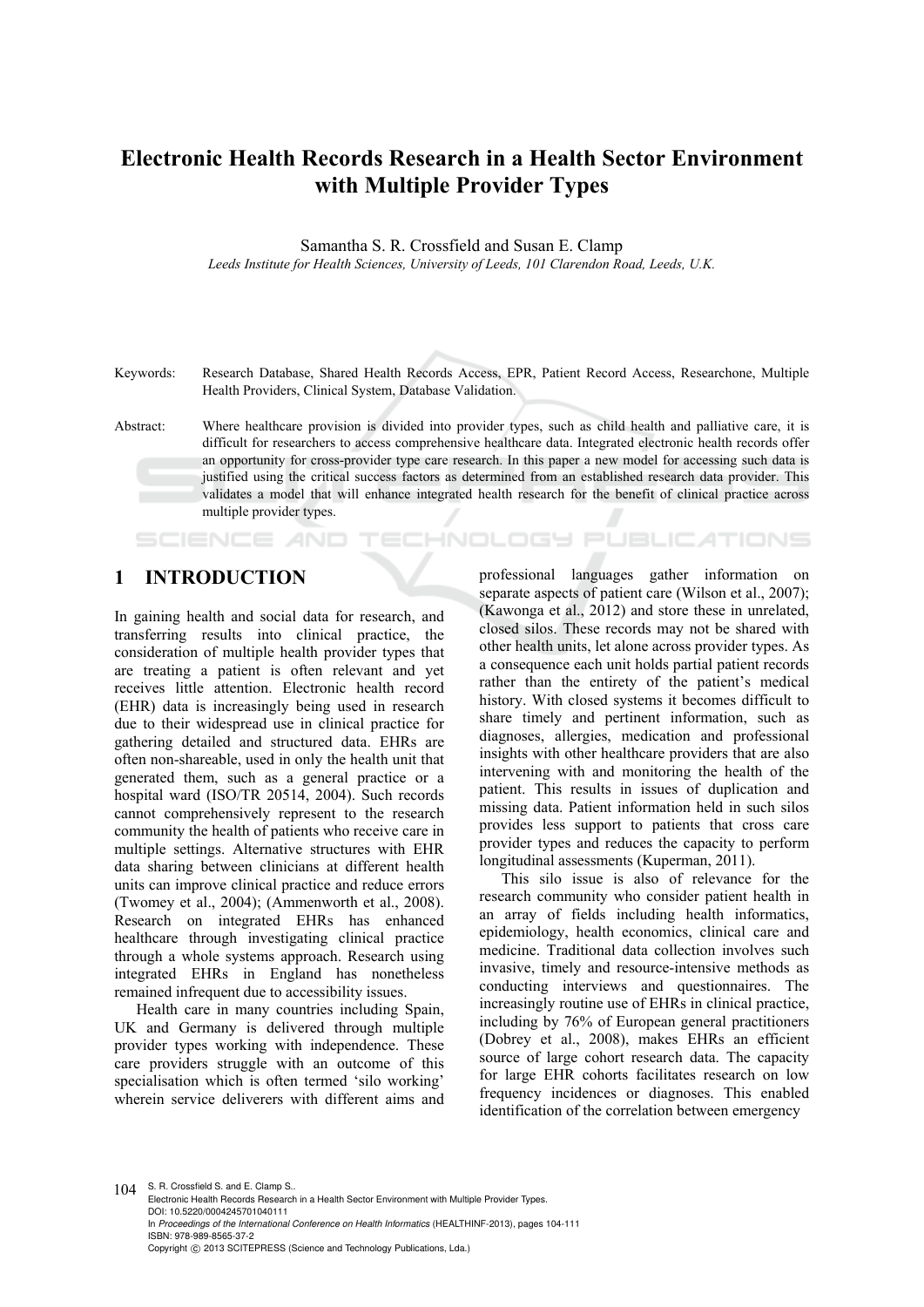

Figure 1: Healthcare provider types in which SystmOne is used and between which information can be shared with the exception of prison data. In hospitals SystmOne provides patient administration, clinical record viewing, bed management, accident and emergency, e-prescribing and e-discharge.

department waiting times and outcomes of mortality and readmission, identified using the records of over 14.5 million emergency department attendances (Guttmann et al., 2011). However patient data dispersal in EHRs across multiple provider types necessitates the requirement of identifiable data for undertaking data linkage. This brings security issues and the time taken to gather and link siloed data reduces the timeliness of cross-provider research. Further time on the part of the researchers and the data providers is required to update the research dataset. The ethical issues surrounding the identification of relevant patients and in developing a fully informed consent mechanism remain. Nevertheless such research has successful results and was crucial in resolving the Autism-MMR vaccine dispute (Taylor et al., 1999). In using nonshared EHR data researchers face the same constraints as clinicians, in not being able to view the full patient pathway in a timely, cost-effective and secure, audited manner.

In May 2012 the Department of Health in England issued a call for efficient EHR research. QResearch has an established ten year record in supporting this. QResearch is a UK-based not-forprofit general practice EHR research database. It was developed with the aim of consolidating deidentified, siloed EHR data from a large representative cohort of general practices, with the aim of providing data for ethical research purposes (Hippisley-Cox et al., 2004). It has facilitated such research as the development of tools for identifying patients at risk of developing cardiovascular disease (CVD) and diabetes (Hippisley-Cox et al., 2008);

(Hippisley-Cox et al., 2009). Such developments using non-comprehensive, non-shared records may have limited external validity and global relevance both within and beyond general practice. This may influence their usage in clinical practice as 66% of clinicians who identify the need to perform a global CVD risk assessment fail to follow the guidelines by employing such a tool, valuing subjective assessment alone (Graham et al., 2006). Crossprovider EHR research will be required in answering this call issued by the Department of Health in a health sector environment with multiple care provider types.

Table 1: Approximate count of units and patients with a relationship recorded on SystmOne from ten care provider types. Other provider types using SystmOne include Speech and Occupational Therapies, Community and Social Services, Dietetics, Palliative Care, School Nurses and Endocrinology.

| Health care provider type                  | Patients with data<br>on SystmOne | Count of units<br>using SystmOne |
|--------------------------------------------|-----------------------------------|----------------------------------|
| General Practice                           | 19 million                        | 1900                             |
| Child Health                               | 6 million                         | 50                               |
| <b>District Nursing</b>                    | 5 million                         | 1250                             |
| <b>Health Visitor</b>                      | 2.4 million                       | 180                              |
| Out of Hours                               | 2.9 million                       | 120                              |
| Physiotherapy                              | 1.3 million                       | 60                               |
| Acute Hospital                             | 1.1 million                       | 10                               |
| Podiatry                                   | 1.1 million                       | 40                               |
| Community Primary Care<br>Clinic           | 948,000                           | 270                              |
| Minor Injuries / Accident<br>and Emergency | 864,000                           | 50                               |

There are well established alternatives to non-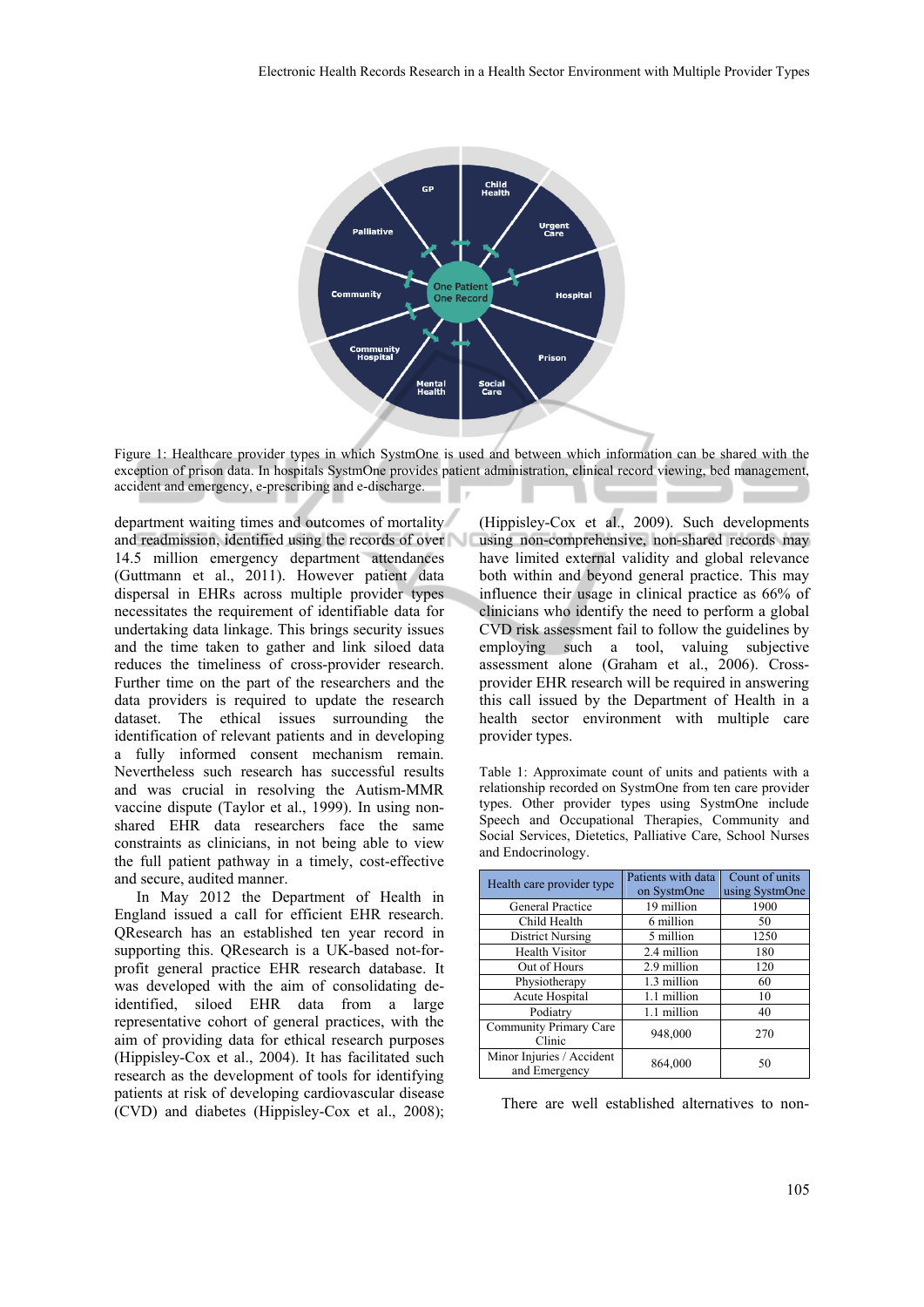integrated clinical practice and research. Kaiser Permanente provides comprehensive care packages to 8 million patients in America, with shared standards between care providers. In the UK SystmOne is a centrally hosted clinical system provided by TPP that enables record sharing between many of the health provider types in the National Health Service (NHS) (Figure 1). For 15 years its centralised database has contained one integrated EHR per patient. From this, data is shared with the patient and across the health units that use SystmOne, where access rights are legitimate. Through SystmOne 25 million patients have a shareable record (Table 1) that facilitates integrated care (Stoves et al., 2010). Both Kaiser Permanente and SystmOne exemplify long-standing alternatives that reduce the 'silo effect' in healthcare.

Integrated EHRs assist in cross-provider type care management that efficiently utilises resources. Integration at Kaiser Permanente units contributes to the number of bed stays being 3.5 times fewer than in the NHS for 11 leading causes (Ham et al., 2003). Benefits from EHR sharing are indicated by patient management improvements in cases that involve professionals from primary and secondary care sectors, such as are frequent in the treatment of longterm conditions. In the case of diabetes management this is evidenced by, for example, secondary care consultants referring more frequently to an EHR where the patient's general practitioner (GP) is also registered with SystmOne as the record would contain updates since the previous outpatient appointment and contains the advice of other specialists, recent medications and blood test results (Keen and Denby, 2009). This replaces reliance upon physical meetings, patient awareness or being able to telephone other care providers (Stoves et al., 2010). Comprehensive information allows consultants to review and communicate medication modifications, while enabling primary care nurses to monitor ongoing treatments and identify where patients have non-attendance at other services (Keen and Denby, 2009). Shared records also assist in prompt medicine reconciliation between care settings, identifying errors in 38% of prescriptions (Moore et al., 2011). Clinical system integration delivers the benefits of an "electronic highway" envisioned by the NHS National Programme for IT (Department of Health, 2003).

The benefits that integrated records bring to clinical practice, in terms of the timely provision of comprehensive information-sharing, could also be brought to the research community. Integrated EHR Kaiser data supports research that considers care

provision across multiple provider types. Clinical practice has altered internationally in response to links uncovered between hospital admissions and drugs such as Vioxx being issued in ambulatory (primary) care settings (Graham et al., 2005); (Cheetham et al., 2009). Using shared EHRs in research replaces linkage exercises that involve identifiable data and result in biased, incomplete datasets (Bohensky et al., 2010). Shared EHRs enable research on the otherwise lost communications between care providers, such as referral trails. Research on cross-provider type records could validate siloed research in a costeffective, timely manner and inform clinical practice that occurs in integrated settings.

The aim of this paper is to determine the capacity of a new research database, ResearchOne, to facilitate cross-provider EHR research in the UK. ResearchOne is a not-for-profit organisation with ethical approval to extract de-identified EHR data from the centralised, cross-provider SystmOne database into ResearchOne. From here secure, audited access to records data by the research community has the purpose of developing research that improves healthcare. This model must be investigated in order to justify that ResearchOne may bring benefits to research in the way that SystmOne does for clinical practice.

# **2 METHOD**

The method was designed to assess the capacity of the ResearchOne database to support EHR research and to justify its potential benefits to integrated records research using English health data. Information regarding SystmOne and ResearchOne were determined from the ResearchOne Database Protocol and through interviews (Crossfield et al., 2012). QResearch is specifically designed for EHR research in the UK and was taken as an academically established 'standard'. The key features of QResearch were taken as critical success factors, as justified in Table 2, against which the model presented by the ResearchOne database was appraised. These factors are the headings in the following section. From this ResearchOne could be validated with the potential to perform to the existing standard for a research database of NHS data, in order that it can facilitate cross-provider research.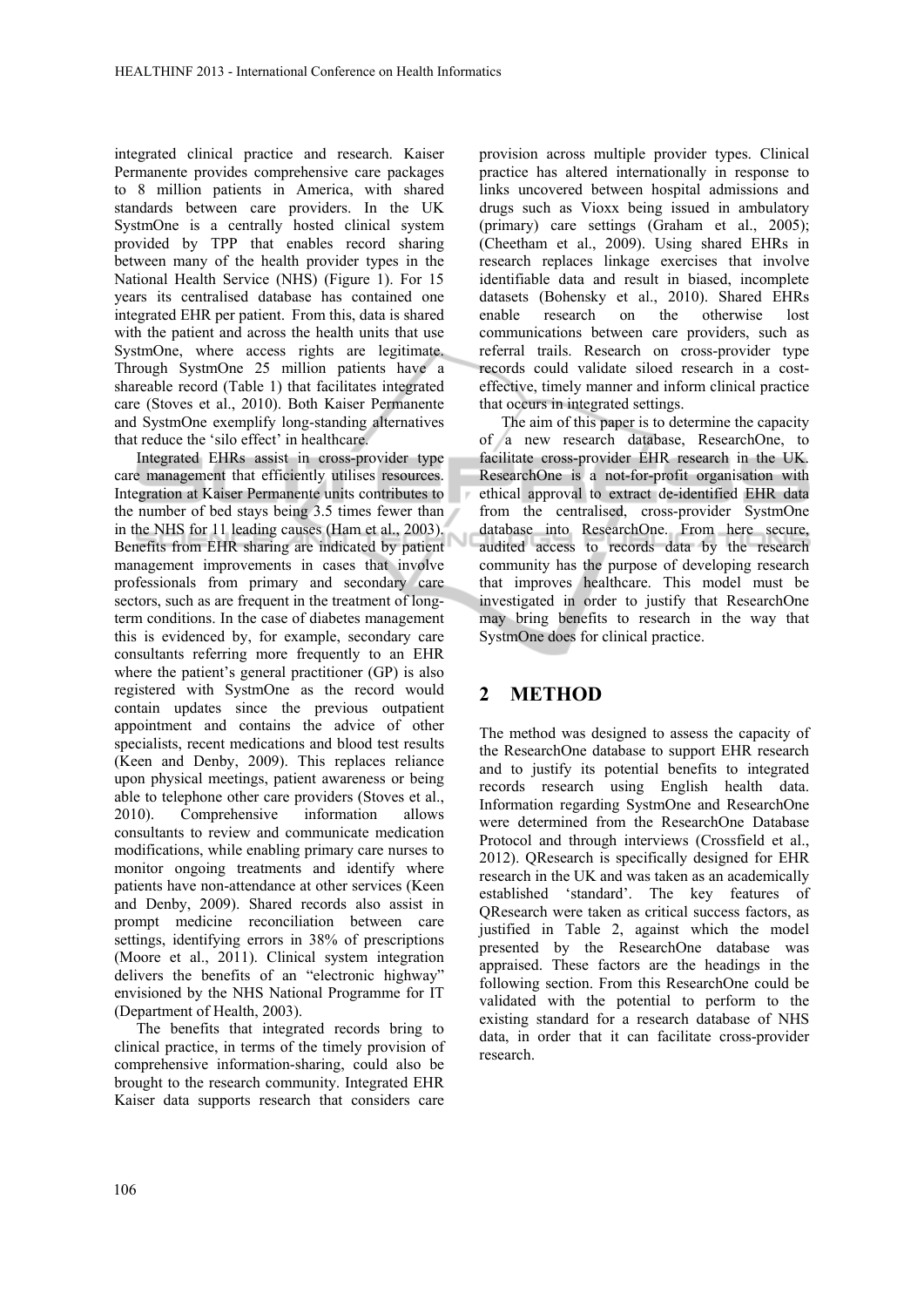Table 2: Features of the QResearch general practice EHR research database, with reasoning behind their necessity.

| Critical factor                      | Reason                                                                                                                                                                                                                                                                                         |
|--------------------------------------|------------------------------------------------------------------------------------------------------------------------------------------------------------------------------------------------------------------------------------------------------------------------------------------------|
| Data consolidation                   | The database assists researchers in<br>accessing data that has<br>been<br>consolidated from many health<br>units and so reduces the invasion.<br>time and cost for clinicians and<br>researchers, who must otherwise<br>perform repeated extracts.                                             |
| Large cohort of<br>research EHR data | Larger sample sizes bring both<br>power and validity to research<br>outcomes, enabling more research<br>questions to be addressed (Cohen,<br>1992).                                                                                                                                            |
| De-identified EHR data               | De-identification of EHR<br>data<br>protects privacy and permits<br>research access without a public<br>health mandate or consent, which<br>could not be feasibly and non-<br>invasively acquired<br>for<br>a<br>significantly large<br>cohort<br>(Lowrance, 2003); (Wellcome<br>Trust, 2009). |
| Representative<br>coverage           | The external validity of a research<br>outcome depends upon it being<br>derived from a representative<br>sample of the population.                                                                                                                                                             |
| Ethical research<br>practice         | Success relies upon the database<br>being securely developed and used<br>for ethical purposes.                                                                                                                                                                                                 |

# **3 RESULTS**

### **3.1 Data Consolidation**

QResearch facilitates research on EHR data consolidated from over 650 non-integrated general practice (GP) databases (Vinogradova et al., 2012). The ResearchOne database can similarly hold EHR data contributed by multiple practices. Moreover it can hold data from other unit types, as it mirrors the successful infrastructure of SystmOne and so it meets this critical success factor. SystmOne integrates data from multiple units into one centralised record per patient and so no consolidation is required in order to extract data in SystmOne from multiple provider settings into the ResearchOne database.

Data linkages to other sources undertaken by QResearch are also feasible with ResearchOne. QResearch links GP EHR information to socioeconomic, Hospital Episode Statistics (HES), disease-specific registry and death registration data (Hippisley-Cox et al., 2008); (Hippisley-Cox and Stables, 2011). ResearchOne has national ethical and governance approval to perform such linkages and will likewise consolidate such information

(Crossfield et al., 2012). An NHS National Institute for Health Research funded study, Improving Prevention of Vascular Events in Primary Care, has successfully piloted the capacity to link ResearchOne data to HES and Myocardial Ischaemia National Audit Project (MINAP) data.

### **3.2 Large Cohort of Research EHR Data**

General practice involvement in QResearch has grown steadily to over 650, surpassing the original aim of 500 practices (Hippisley-Cox et al, 2004); (Vinogradova et al., 2012). SystmOne hosts patient information for more than 25 million patients across England from more than 4500 units that may participate in ResearchOne. This includes 1900 general practices, 110 community services and 50 palliative care units (Table 1). Prison data recorded in SystmOne cannot be extracted into the ResearchOne database. TPP already hosts this data in SystmOne and has the data management skills and capacity to hold such a large cohort of records from multiple provider types in ResearchOne.

# **3.3 De-identified EHR Data**

Both the ResearchOne database and QResearch have a nationally approved governance framework under which they can hold only de-identified data. Neither database can contain free text with potentially identifiable data, nor full dates of birth or death. Furthermore, given the comprehensiveness of crossprovider type records, the ResearchOne database excludes diagnostic cases that are present in fewer than five records. QResearch requires consent from each practice in order to access their databases to perform the data extraction. While SystmOne is centrally hosted, ResearchOne follows this practice in requesting consent from contributing health units, and also provides the opportunity for patients to 'opt out'. Consent is electronically audited through SystmOne, the centralisation of which ensures that any changes will automatically update ResearchOne within seven days.

### **3.4 Representative Coverage**

QResearch practices are "spread throughout the UK", offering representative general practice coverage (Hippisley-Cox et al., 2004, p.49). ResearchOne has the capacity to provide an England-wide representation of cross-provider type healthcare, through the more than 4500 invited units.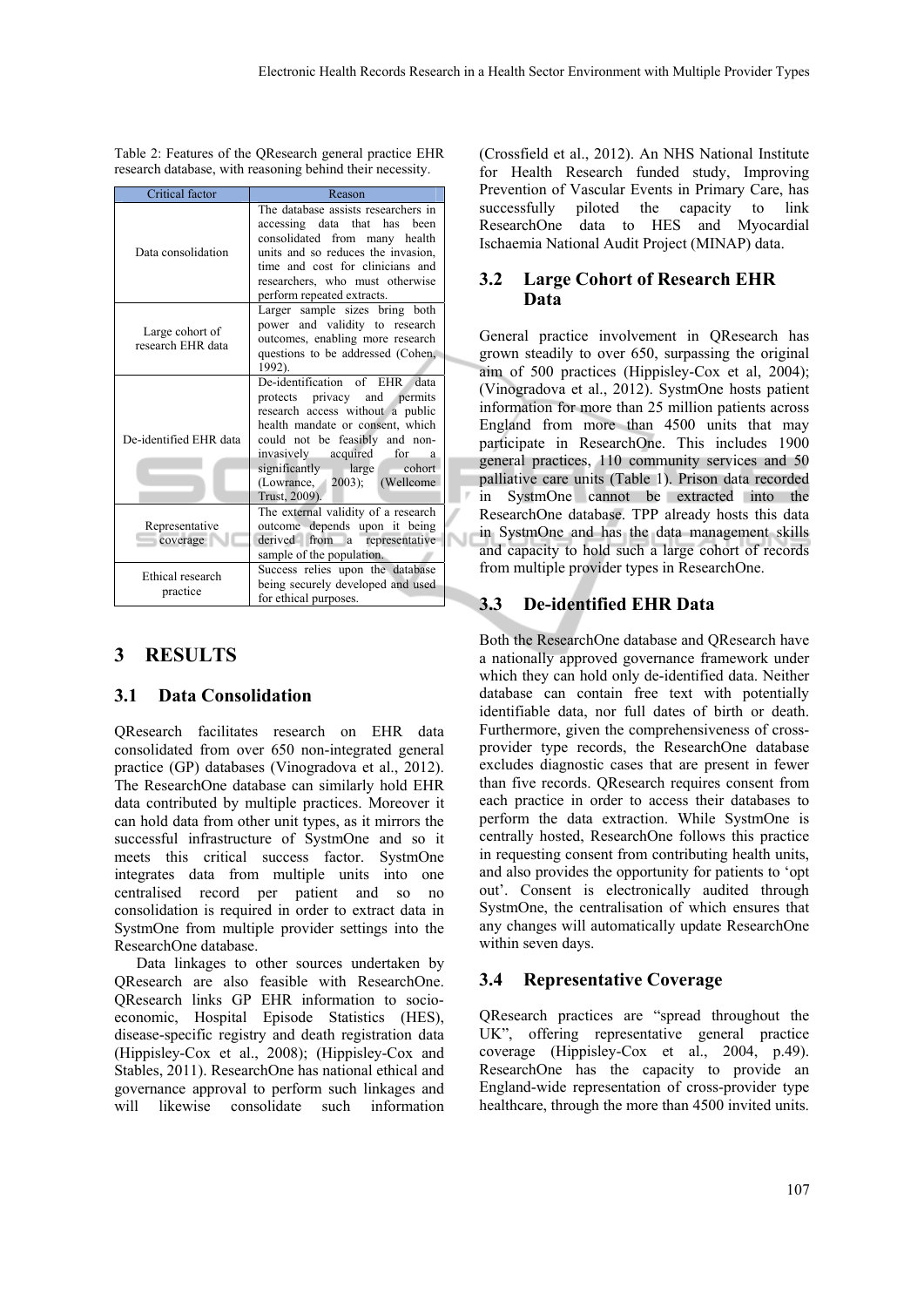England is divided into 433 lower tiers of local government – Local Authorities - of which over 85% have patient representation on SystmOne. There are more than 25 million patients contributing to 300 million years of patient records, geographically distributed across England. Of these patients 13 million are registered with more than one care unit on SystmOne, and 118,000 patients are actively receiving care from five or more units that use SystmOne. SystmOne holds 4.8 billion diagnostic codes, inputted by clinicians whose specialties range from ante-natal to geriatric, rehabilitation to neuropathology. This coverage is across community, primary and secondary care. The capacity for representation also covers the indices for rurality and deprivation defined by the UK Economic and Social Data Service (2012).

# **3.5 Ethical Research Practice**

QResearch and ResearchOne are specifically designed for ethical research access with the aim of Ñ improving healthcare. The frameworks for both QResearch and ResearchOne have been developed with ethical and governance approval from the relevant national bodies (Hippisley-Cox and Stables, 2011); (Crossfield et al., 2012). Any change in policy is reviewed by the national boards and a database committee of patients and clinical professionals along with experts in informatics, database architecture and governance. ResearchOne and QResearch have an approved framework to review data requests based on the benefit of project proposals to clinical practice and whether they will produce publishable results (Hippisley-Cox and Stables, 2011); (Crossfield et al., 2012). Ethical accessibility of both QResearch and ResearchOne is supported by their being not-for-profit organisations. With SystmOne data existing centrally, the cost of ResearchOne maintenance is low, which reduces the cost further for the research community. Remote access to the secure ResearchOne data warehouse is audited for the purpose of maintaining this ethical practice.

# **4 DISCUSSION**

The results of this investigation show that ResearchOne matches the capacity of the existing standard of a research database with EHR data. ResearchOne has been nationally approved to extract de-identified EHR data from consenting health units. There is potential for the inclusion of data from a large cohort of shared EHRs with representative coverage both geographically and demographically across England. The framework has been designed to ethically support research that delivers benefit to patient health.

### **4.1 Further Research Capacities**

ResearchOne has the capacity to perform beyond this standard. The ResearchOne database has the potential to maintain data from multiple units across more provider types in England than the current standard, and so can support more comprehensive and representative research between and within these areas of healthcare. As this data is integrated via SystmOne, no biased and potentially unsecure linkage exercises are required. This is beneficial because Bohensky et al. (2010) reviewed linkage sensitivity to range between 74-98%. The capacity to extract data from centralised records moves the ResearchOne database beyond the current standard of consolidating data from isolated units. This does not disturb clinical practice and reduces the cost of extraction, with this saving being passed to the research community. The centralisation of SystmOne maintains an up-to-date audit of unit consent and also enables a patient to opt out of the ResearchOne database by informing just one of their care providers. Such further capacity is of relevance in ethically supporting the research community to enhance healthcare.

A further factor that assists in health research is the timeliness of the data used, and EHRs can and should provide timely information (Powell and Buchan, 2005). Timely data is required for research in order to reflect the evolving field of clinical practice in a country with changing population and health demographics. The centralisation of SystmOne ensures that research data could reflect real-time clinical developments, without affecting SystmOne users. The ResearchOne database framework involves updates from SystmOne at least every seven days; this could not be compared to the QResearch full database update frequencies that could not be found to be listed. Items can be extracted more frequently should this be required for public health surveillance purposes. A further reason for timeliness is that consent withdrawal from the ResearchOne database results in their data being removed within seven days. Timely data provision can occur securely at minimum cost due to the centralised nature of SystmOne, which is a more speedy and accurate alternative than linking data from multiple provider sources.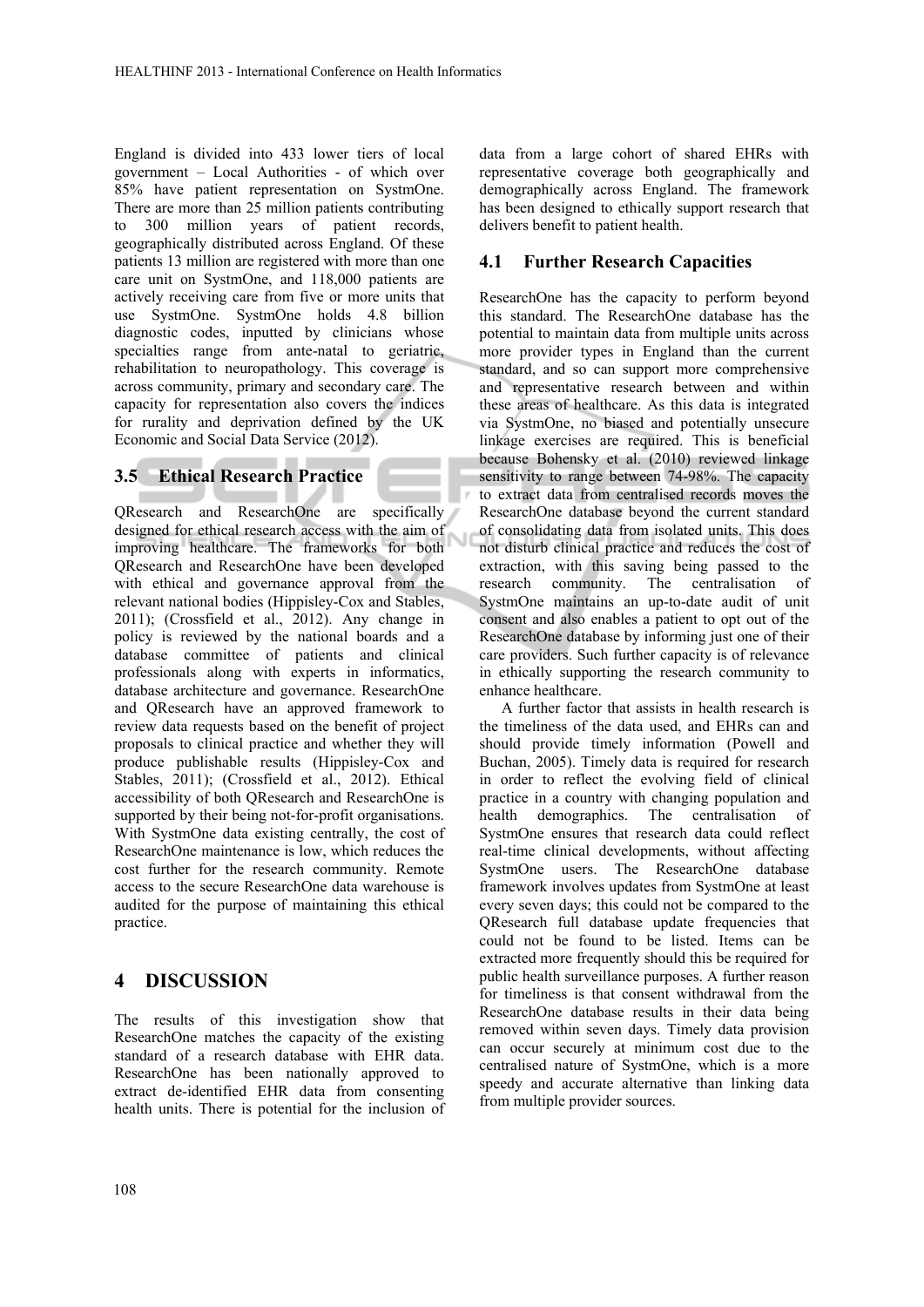ResearchOne has the capacity to bring the benefits of record-sharing into the research arena. SystmOne data that is extracted into ResearchOne is not consolidated from multiple settings, but rather it is integrated between them. Shared EHRs can record data that isolated records cannot, even when linked, portray. Through ResearchOne the integrated care records of more than 25 million patients have the capacity to support research, with information from over 4500 health units in primary, secondary and social care (Table 1). With integrated EHRs there is less missing data that could impact on research validity and similarly no duplication of data if, for example, a patient moves to a new unit on the same clinical system. This presents a more comprehensive view of the health sector and the delivery of patient care.

#### **4.2 Next Steps**

The capacity of ResearchOne to maintain a large cohort of de-identified EHR data from multiple provider types depends upon unit participation. The joining process is simple and extracts will not inconvenience SystmOne users given its centralised nature. Data providers can be assured that the ResearchOne database is maintained under the same security principles as SystmOne in an NHSaccredited data centre. The aim of ResearchOne, to relay research outcomes back into clinical practice, assures that it is beneficial to contribute to the ethically approved process. The success of QResearch should assist SystmOne users, some of whom may have contributed to QResearch previously, in recognising this beneficial invitation. The opportunity to participate in ResearchOne has begun to be rolled out to health units on SystmOne and is successfully indicating the realisation of the capacity of ResearchOne.

The aim of ResearchOne includes not only pulling data for research purposes, but pushing outcomes back into healthcare. Results must be openly published, and where these have relevance to clinical care across many provider types, they can initiate more comprehensive healthcare benefits. SystmOne will incorporate developments so that the clinical system continually improves the support it provides to over 120,000 clinicians across multiple provider types. This cyclical, evaluative model of clinical practice and research that is encapsulated in SystmOne and ResearchOne can be envisioned as a global model for the future.

ResearchOne will facilitate research both for validation purposes and in novel areas. Explorations will compare ResearchOne data with national statistics to validate its representative coverage. Research performed on other datasets will be validated using the ResearchOne database. The impact of integrated and isolated EHR data on research will also be investigated, to explore the role of ResearchOne. Research projects may use data from single or multiple care provider types, as well as national statistics and registry data that are incorporated into the database. In this way ResearchOne aims to facilitate results that are of relevance across all units that are contributing data.

The global capacity for EHR research is continually increasing. Progression in science, particularly in the fields of security technology and machine learning, will lead to data mining of entire EHRs. The anonymisation of free text through advancements in natural language programming, and the reduction of human involvement in data analysis will open up the capacities of EHRs to ethically support research. The number and types of units across which SystmOne provides integrated EHRs is increasing, with a recent number of acute deployments being made, so that ResearchOne has increasing potential to represent comprehensive care in England. With future developments ResearchOne will increasingly support research that benefits healthcare.

# **5 CONCLUSIONS**

The contribution of EHRs to research is increasing, but is hindered by the division of data across healthcare units as a result of the 'silo effect' in clinical care. Benefits in integrated care delivery have been evidenced from record-sharing. ResearchOne offers an alternative for research using shared EHR data. The model of the ResearchOne database has been critiqued using the success factors of QResearch, an established provider of EHR research data in the UK. ResearchOne meets this existing standard and brings further developments to the research community, especially in terms of the timely provision of integrated, cross-provider type data and in feeding results back into clinical care. This offers a global model for integrated evolution between clinicians, patients and research.

#### **REFERENCES**

Ammenworth, E., Schnell-Inderst, P., Machan, C., Siebert, U., 2008. The effect of electronic prescribing on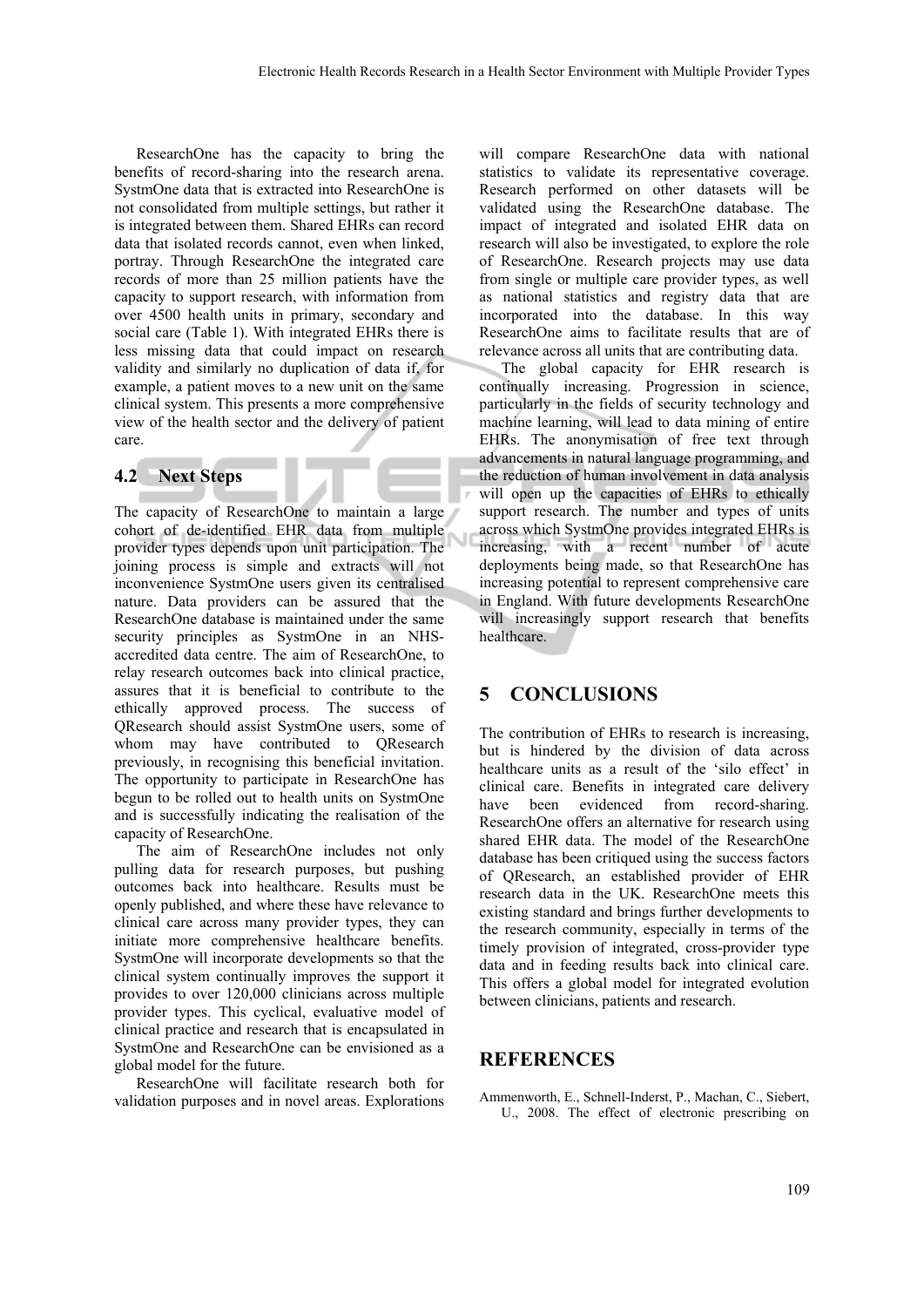medication errors and adverse drug events: a systematic review. *Journal of the American Medical Informatics Association*. 15(5): 585-600.

- Bohensky, M.A., Jolley, D., Sundararajan, V., Evans, S. et al., 2010. Data Linkage: A powerful research tool with potential problems. *BMC Health Services Research*. 10(1): 346.
- Cheetham, T.C., Levy, G., Niu. F., Bixler, F., 2009 Gastrointestinal Safety of Nonsteroidal Antiinflammatory Drugs and Selective Cyclooxygenase-2 Inhibitors in Patients on Warfarin. *The Annals of Pharmacotherapy.* 43(11): 1765-1773.
- Cohen, J., 1992. A power primer. *Psychological Bulletin*. 112(1): 155-159.
- Crossfield, S.S.R., Bates, C.J., Parry, J., 2012. *ResearchOne Database Protocol.* Copyright ResearchOne 2012
- Department of Health, 2003. *Making IT happen: information about the National Programme for IT*. [Accessed 27.07.2012] URL: www.dh.gov.uk /en/Publicationsandstatistics/
- Department of Health, 2012. *The power of information: putting all of us in control of the health and care information we need*. Crown Copyright: London.
- 2008. Benchmarking ICT Use Among General Practitioners in Europe: Final Report. *Empirica*. Germany: Bonn.
- Economic and Social Data Service. [Accessed on 28.08.201] URL: hwww.ccsr.ac.uk/esds/variables/
- Graham, D.J., Campen, D., Hui, R., Spence, M. et al., 2005. Risk of acute myocardial infarction and sudden cardiac death in patients treated with cyclo-oxygenase 2 selective and non-selective non-steroidal antiinflammatory drugs: nested case-control study. *The Lancet.* 365(9458): 475-481.
- Graham, I.M., Stewart, M., Hertog, M.G.L., 2006. Factors impeding the implementation of cardiovascular prevention guidelines: findings from a survey conducted by the European Society of Cardiology. *European Journal of Preventative Cardiology* 13(5): 839-845.
- Guttmann, A., Schull, M.J., Vermeulen, M.J. & Stukel, T.A., 2011. Association between waiting times and short term mortality and hospital admission after departure from emergency department: population based cohort study from Ontario, Canada. *British Medical Journal* 342: d2983.
- Ham, C., York, N., Sutch, S., Shaw, R., 2003. Hospital bed utilisation in the NHS, Kaiser Permanente, and the US Medicare programme: analysis of routine data. *British Medical Journal* 327: 1257.
- Hippisley-Cox, J., Stables, D., Pringle, M., 2004. QRESEARCH: a new general practice database for research. *Informatics in Primary Care* 12: 49-50.
- Hippisley-Cox, J., Coupland, C., Vinogradova, Y., Robson, J. et al., 2008. Predicting cardiovascular risk in England and Wales: prospective derivation and validation of QRISK2. *British Medical Journal* 336 (7659): 1475-1482.
- Hippisley-Cox, J., Coupland, C., Robson, J., Sheikh, A. et al., 2009. Predicting risk of type 2 diabetes in England and Wales: prospective derivation and validation of QDScore. *British Medical Journal*. 338: b880.
- Hippisley-Cox, J., Stables, D., 2011. *QRESEARCH: An Ethical High Quality General Practice Database for Research*. Copyright QRESEARCH 2011.
- ISO/TR 20514., 2004. Health Informatics Electronic Health Record – Definition, Scope, and Context. *ISO Technical Report*. [Accessed 21.08.2012] URL: www.iso.org/iso/
- Kawonga, M., Blaauw, D., Fonn, S., 2012. Aligning vertical interventions to health systems: a case study of the HIV monitoring and evaluation system in South Africa. *Health Research Policy and Systems.* 10(2): 1- 13.
- Keen, J., Denby, T., 2009. Partnerships in the Digital Age. *In*: J. GLASBY, H. DICKINSON, ed. *International Perspectives on Health and Social Care: Partnerships Working In Action.* Sussex: Blackwell Publishing Ltd; 2009. 95-107. ISBN-10: 1444322591.
- Kuperman, G.J., 2011. Health-information exchange: why are we doing it, and what are we doing? *Journal of the American Informatics Association.* 18: 678-682.
- Dobrey A., Haesner M., Hüsing T., Korte W.B., Meyer I., Lowrance, W., 2003. Learning from experience: privacy and the secondary use of data in health research. *Journal of Health Services Research and Policy*. 8(1): 2-7.
	- Moore, P., Armitage, G., Wright, J., Dobrzanski, S. et al., 2011. Medicines Reconciliation Using a Shared Electronic Health Care Record. *Journal of Patient Safety*. 7(3): 148-154.
	- Powell, J., Buchan, I., 2005. Electronic Health Records Should Support Clinical Research. *Journal of Medical Internet Research* 7(1): e4 URL: www.jmir.org/2005/1/e4/
	- Stoves, J., Connolly, J., Cheung, C.K., Grange, A. et al., 2010. Electronic consultation as an alternative to hospital referral for patients with chronic kidney disease: a novel application for networked electronic health records to improve the accessibility and efficiency of healthcare. *Quality and Safety in Health Care.* 19(5): e54 PMID: 20554576.
	- Taylor, B., Miller, E., Farrington, C.P., Petropolous, M-C., 1999. Autism and measles, mumps, and rubella vaccine: no epidemiological evidence for a causal association. *The Lancet*. 353: 2026-2029.
	- Twomey, P., Whittaker A., Jervis C., 2004. Implementation of the National Service Framework for Diabetes: initial opportunities for a PCT to facilitate practice and health community action plans – year one experience. *Quality in Primary Care*. 12 (3): 213-218.
	- Vinogradova, Y., Coupland, C., Hippisley-Cox, J., 2012. Exposure to bisphosphonates and risk of cancer: a protocol for nested case–control studies using the QResearch primary care database. *BMJ Open*. 2: e000548.
	- Wellcome Trust, 2009. *Towards Consensus for Best Practice: Use of patient records from general practice*